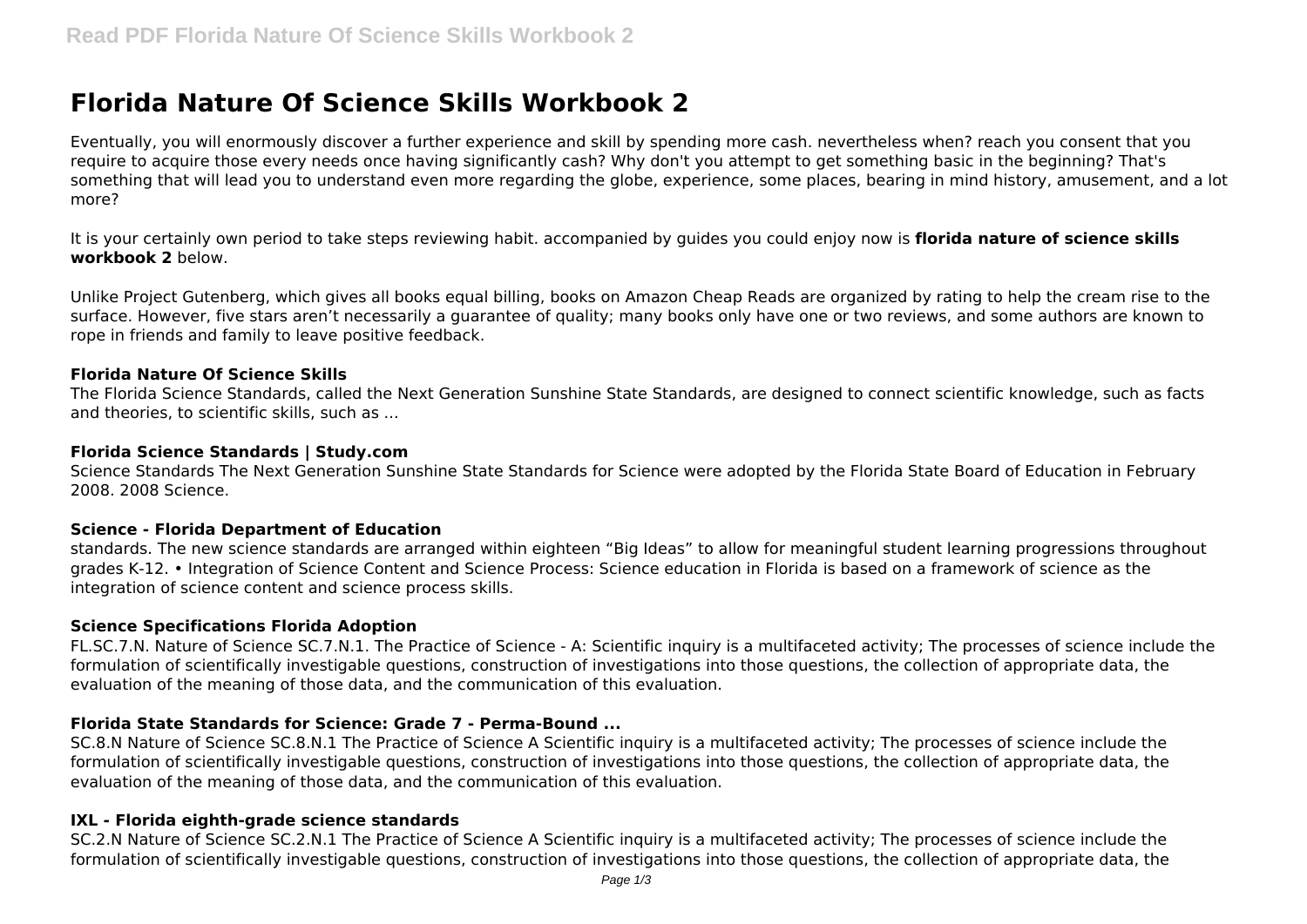evaluation of the meaning of those data, and the communication of this evaluation.

# **IXL - Florida second-grade science standards**

Handbooks are standalone versions of the Handbook section of the related STEM Case. They cover the relevant science content, but without the realworld problem to solve. Each Handbook uses realtime reporting to show live student results. Handbooks take roughly half as long as the relevant STEM Case to complete.

## **Gizmos : Science / Grade 3-5 / Science Skills / Nature of ...**

Teaching the nature of science through process skills: Activities for grades 3–8. New York: Pearson. Clough, M.P. 2011. Teaching and assessing the nature of science: How to effectively incorporate the nature of science in your classroom. The Science Teacher 78 (6): 56–60 . Clough, M.P., and J.K. Olson. 2004.

## **Nature of Science | NSTA**

Science capabilities for citizenship; What do my students need to learn? Nature of science. What is the Nature of Science? Teacher suggestions: Understanding about science; Teacher suggestions: Investigating in science . Students investigate existing knowledge; Students' investigations limited modelling of scientific investigation

## **Student investigations may involve a variety of skills ...**

The skills at the top of the list are the easiest to master and can be introduced to young children through nature studies. Teach the more challenging skills by using successively more difficult experiments over time. While not all skills may be taught at once, a good science lesson will incorporate several of these skills.

# **8 Science Skills for Students to Develop | Home Science Tools**

Exploring Florida Science The Exploring Florida Science modules are designed to help teachers improve their content knowledge and more effectively communicate science concepts to their students. The modules focus on technology-rich science content and teaching materials that allow educators to simultaneously address multiple strands in the Sunshine State Standards for Science.

#### **Exploring Florida: Teaching Resources for Science**

Glencoe Science Chapter Resources The Nature of Science Includes: Reproducible Student Pages ASSESSMENT Chapter Tests Chapter Review HANDS-ON ACTIVITIES Lab Worksheets for each Student Edition Lab Two additional Laboratory Activities Foldables–Reading and Study Skills activity sheet MEETING INDIVIDUAL NEEDS

#### **The Nature of Science**

Physical Education Theatre Science Social Studies Special Skills Visual Art World Languages CTE-Agriculture, Food, and Natural Resources CTE-Architecture and Construction CTE-Arts, A/V Technology, and Communication CTE-Business Management, and Administration CTE-Education and Training CTE-Energy CTE-Engineering and Technology Education CTE-Finance CTE-General CTE-Government and Public ...

# **Search Standards | CPALMS.org**

Climate science research and crime scene investigations share interesting similarities. For example, climate scientists, like their forensic counterparts, use the latest technology to collect data. They must observe and record changes in variables (such as land and ocean temperatures,